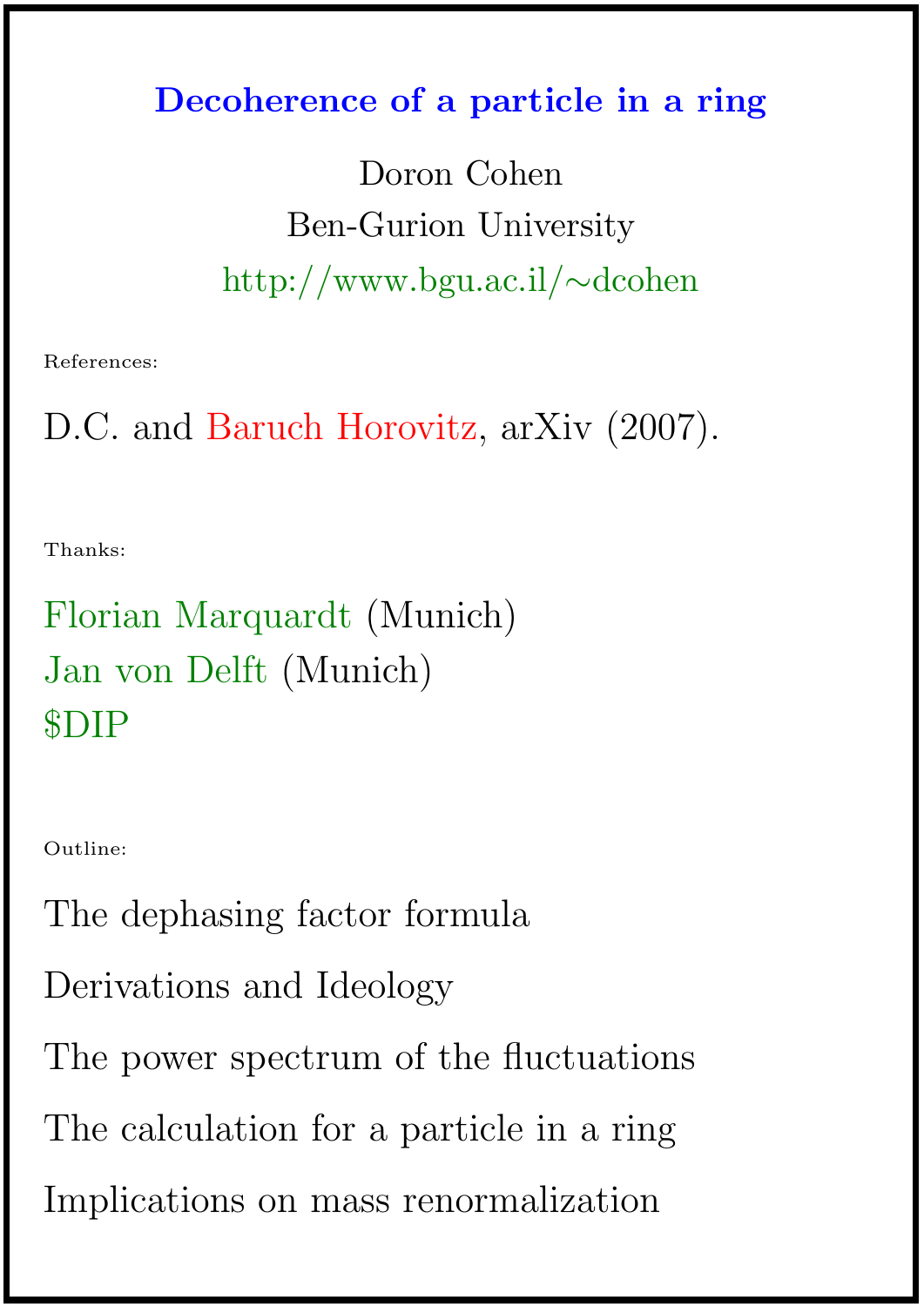#### The dephasing factor formula

$$
P_{\varphi} = \exp(-F(t))
$$
  

$$
F(t) = t \int d\mathbf{q} \int \frac{d\omega}{2\pi} \tilde{S}(\mathbf{q}, \omega) \tilde{P}(-\mathbf{q}, -\omega)
$$

[Cohen (1998), Cohen and Imry (1999)]

$$
F(t) = t \int d\mathbf{q} \int \frac{d\omega}{2\pi} \int \frac{d\omega'}{2\pi} \tilde{S}(\mathbf{q}, \omega) \tilde{P}_{\infty}(-\mathbf{q}, -\omega') \left[ \frac{(2/t)}{(1/t)^2 + (\omega - \omega')^2} \right]
$$

One should use non-symmetrized spectral functions.

For finite temperatures:

 $F(t) \sim \Gamma_{\varphi}t$ 

At low temperatures:  $log(t)$  spreading?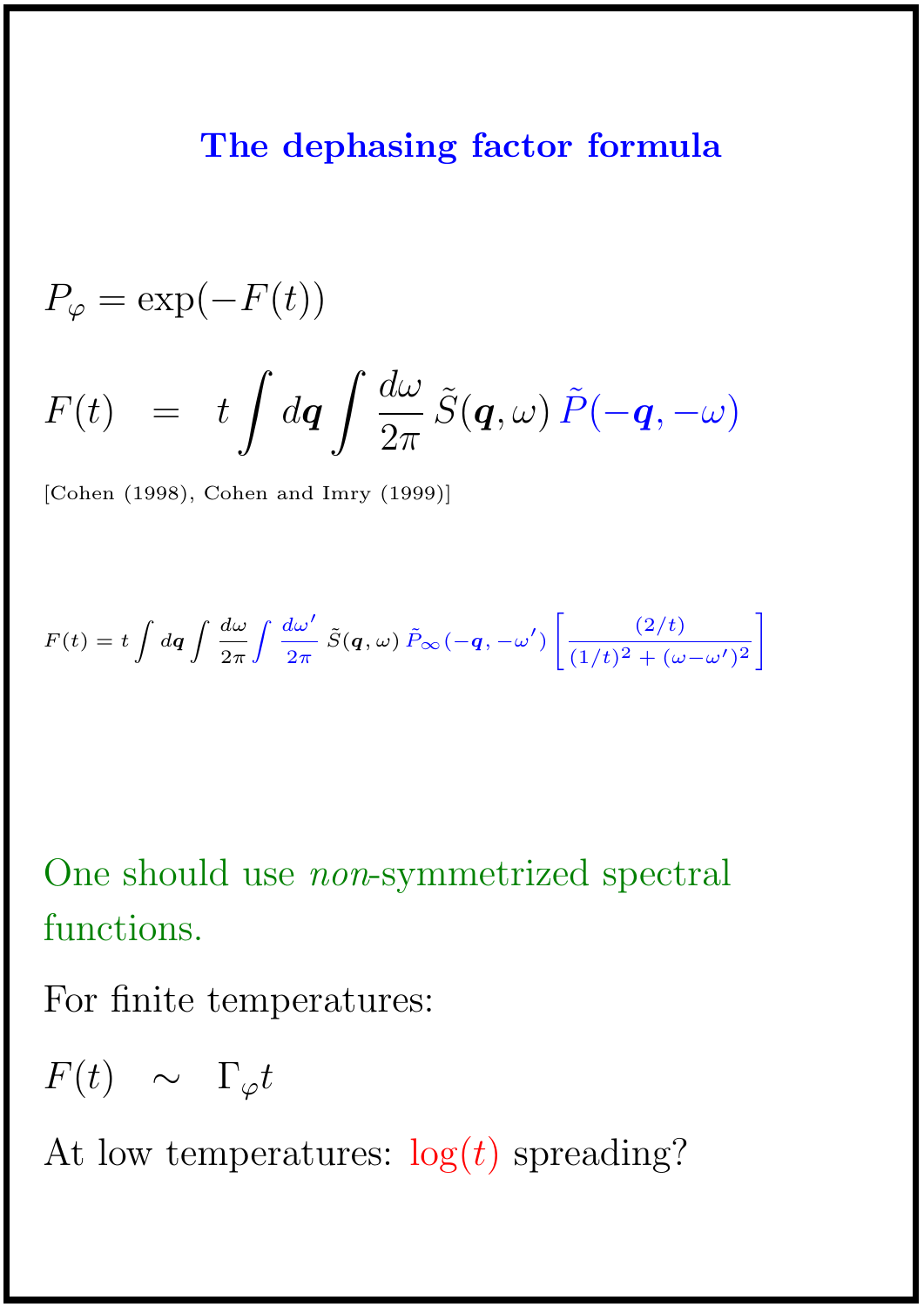#### **Derivations**

Semiclassical FV approach [Cohen (1997)]: Given  $\tilde{S}(q,\omega)$  the environment is modeled as a bath of harmonic oscillators

$$
P_{\varphi}(t) = \left| \left\langle U[r^{A}]\chi \middle| U[r^{B}]\chi \right\rangle \right| = e^{-S_{N}[r^{A},r^{B}]}
$$

Scattering point of view [Cohen and Imry (1999)]:

Use of non-symmetrized spectral functions is conjectured on the basis of Fermi-Golden-Rule as a way to overcome an identified problem with the semiclassical approximation.

Purity based decoherence point of view: Leads to a variation of the Fermi-Golden-Rule

$$
P_{\varphi}(t) = \sqrt{\text{trace}(\rho_{\text{sys}}^2)} = \sqrt{\text{trace}(\rho_{\text{env}}^2)}
$$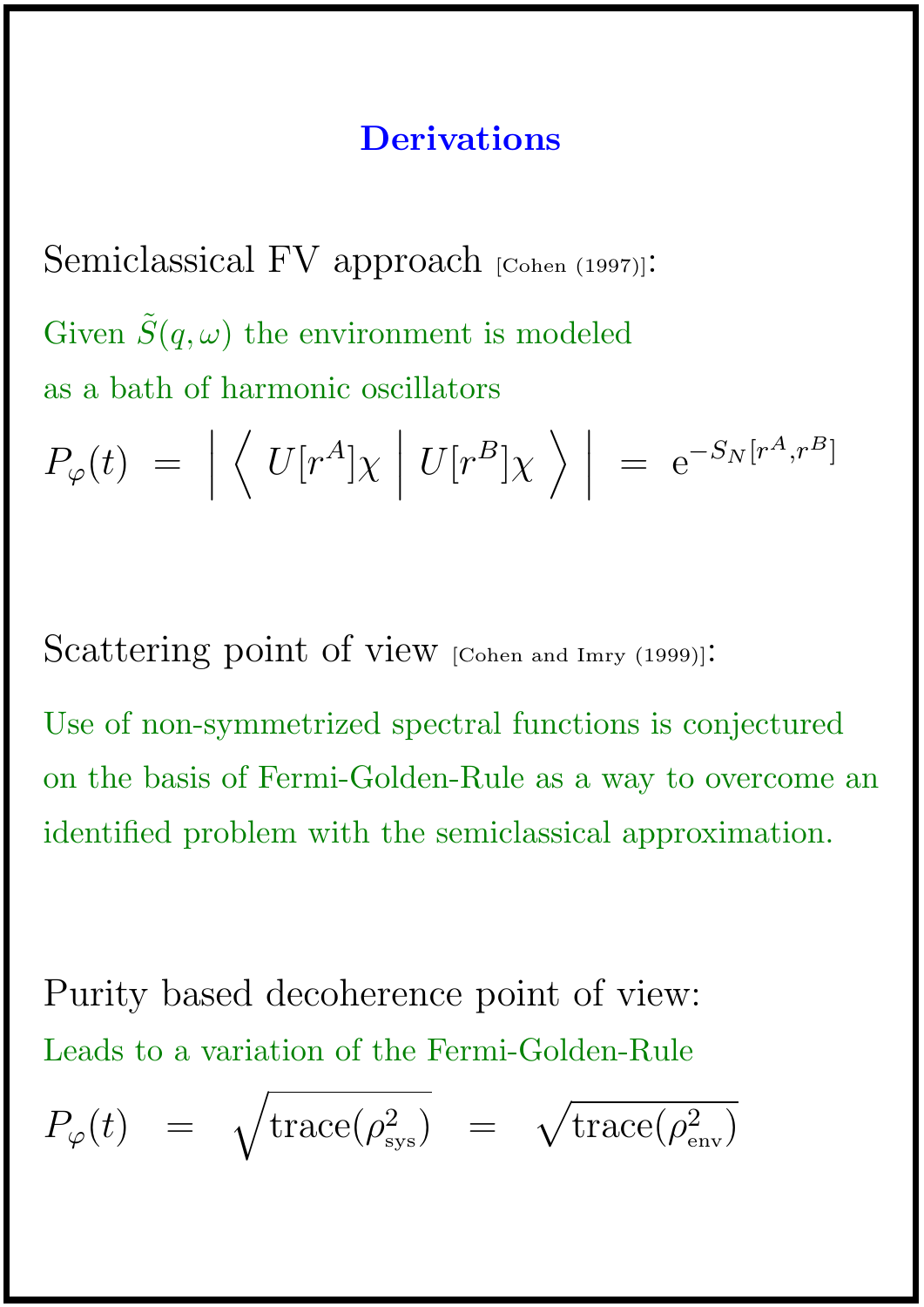## **Ideology**

The notion of "dephasing factor" is problematic.

One should study equilibrium properties:

- Current-Current correlation function
- Ground state energy vs flux and temperature

The theory of the "dephasing factor" should be used in order shed light on the physics involved.

The particle in a ring problem [See Refs (2001-2007)]:  $\partial^2 \mathsf{F}$  $\partial\Phi^2$  $\begin{matrix} \phantom{-} \end{matrix}$  $\begin{array}{c} \hline \end{array}$  $|\Phi=0$ =  $e^2$  $M^*L^2$  $f(M^*L^2T)$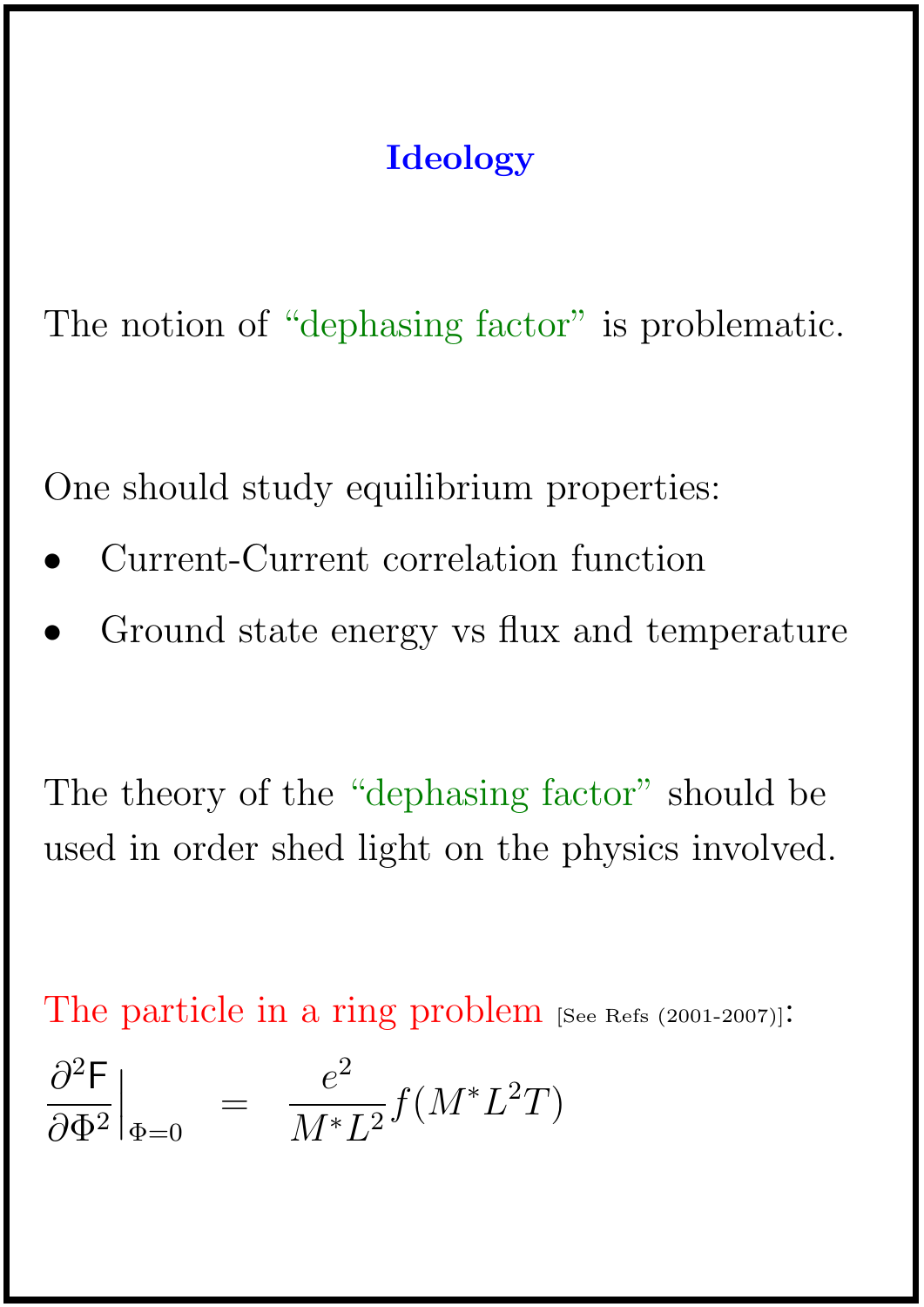# References

- [1] B.L. Al'tshuler, A.G. Aronov and D.E. Khmelnitskii,(1982).
- [2] Y. Imry, *Introduction to Mesoscopic Physics* (Oxford Univ. Press 1997).
- [3] P. Mohanty, E.M. Jariwala and R.A. Webb, PRL 77, 3366 (1997).
- [4] D.S. Golubev and A.D.Zaikin, PRL 81, 1074 (1998)
- [5] I.L. Aleiner, B.L. Altshuler and M.E. Gershenson, (1998)
- [6] D.S. Golubev, G. Schn, A.D. Zaikin, cond-mat/0208548.
- [7] J. von Delft, cond-mat/0510563
- [8] R.P. Feynman and F.L. Vernon Jr., Ann. Phys. (N.Y.) 24, 118 (1963).
- [9] A.O. Caldeira and A.J. Leggett, (1983, 1985)
- [10] D. Cohen, Phys. Rev. Lett. 78, 2878 (1997); Phys. Rev. E 55, 1422 (1997).
- [11] D. Cohen, J. Phys. A **31**, 8199 (1998).
- [12] D. Cohen and Y. Imry, Phys. Rev. B 59, 11143 (1999).
- [13] F. Marquardt, cond-mat/0207692.
- [14] P. Cedraschi and M. Buttiker Phys. Rev. B **63**, 81301 (2001).
- [15] P. Cedraschi and M. Buttiker Annals of Physics 288, 1(2001).
- [16] F. Guinea, Phys. Rev. B **65**, 205317 (2002).
- [17] D. S. Golubev, C. P. Herrero and A. D. Zaikin, EPL 63, 426 (2003).
- [18] B. Horovitz and P. Le Doussal, Phys. Rev. B74, 073104 (2006).
- [19] V.Kagalovsky and B. Horovitz, unpublished  $(2007)$ .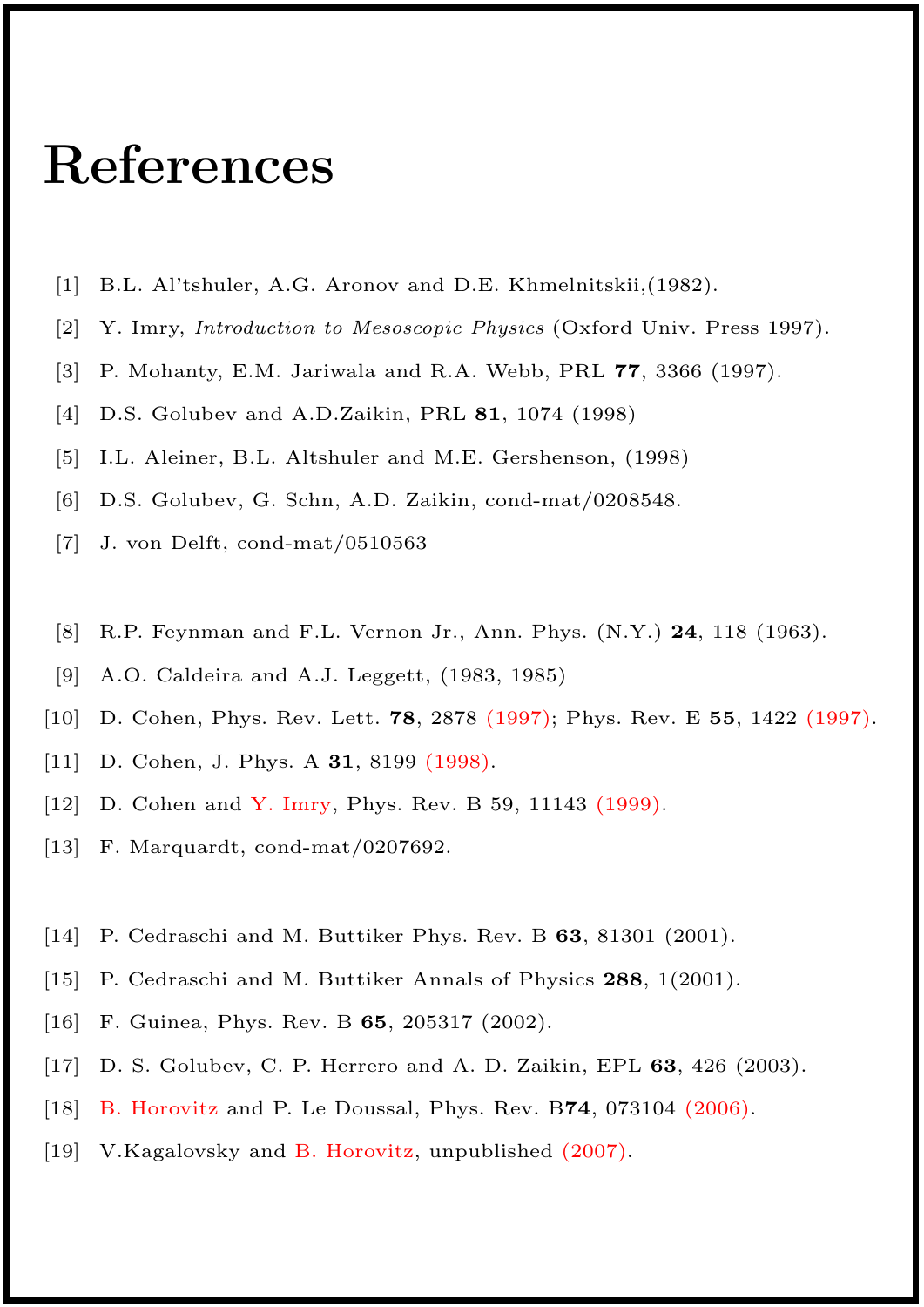The characterization of a fluctuating field

$$
\tilde{S}(q,\omega) = FT_{q,\omega} \Big[ \langle \hat{\mathcal{U}}(x_2, t_2) \hat{\mathcal{U}}(x_1, t_1) \rangle \Big]
$$
\n
$$
\mathcal{F} = -\mathcal{U}'(x, t)
$$
\n
$$
\tilde{S}(\omega) = \int \frac{dq}{2\pi} q^2 \tilde{S}(q, \omega)
$$
\n
$$
\tilde{S}_{\text{ohmic}}(\omega) = \frac{2\hbar \eta \omega}{1 - e^{-\hbar \omega/T}} \qquad \text{for} \quad |\omega| < \omega_c
$$
\n
$$
\eta = \frac{1}{2\hbar \omega} \Big[ \tilde{S}(\omega) - \tilde{S}(-\omega) \Big] = \frac{\tilde{S}(\omega = 0)}{2T}
$$
\n
$$
\tilde{S}_{\text{CaldeiraLeggett}}(q, \omega) = \tilde{S}_{\text{ohmic}}(\omega) \times 3 \frac{(2\pi)^3 \delta^3(q)}{q^2}
$$
\n
$$
\tilde{S}_{\text{DirtyMetal}}(q, \omega) \approx \tilde{S}_{\text{ohmic}}(\omega) \times \frac{4\pi \ell^3}{q^2} \qquad \text{for} \quad |q| \lesssim \frac{1}{\ell}
$$
\n
$$
\alpha = \frac{1}{2\pi} \eta \ell^2 = \frac{e^2}{8\pi^2 \sigma \ell} = \frac{3}{8(k_F \ell)^2}
$$
\n
$$
\gamma = \frac{\eta}{M} = \frac{2\pi \alpha}{M\ell^2}
$$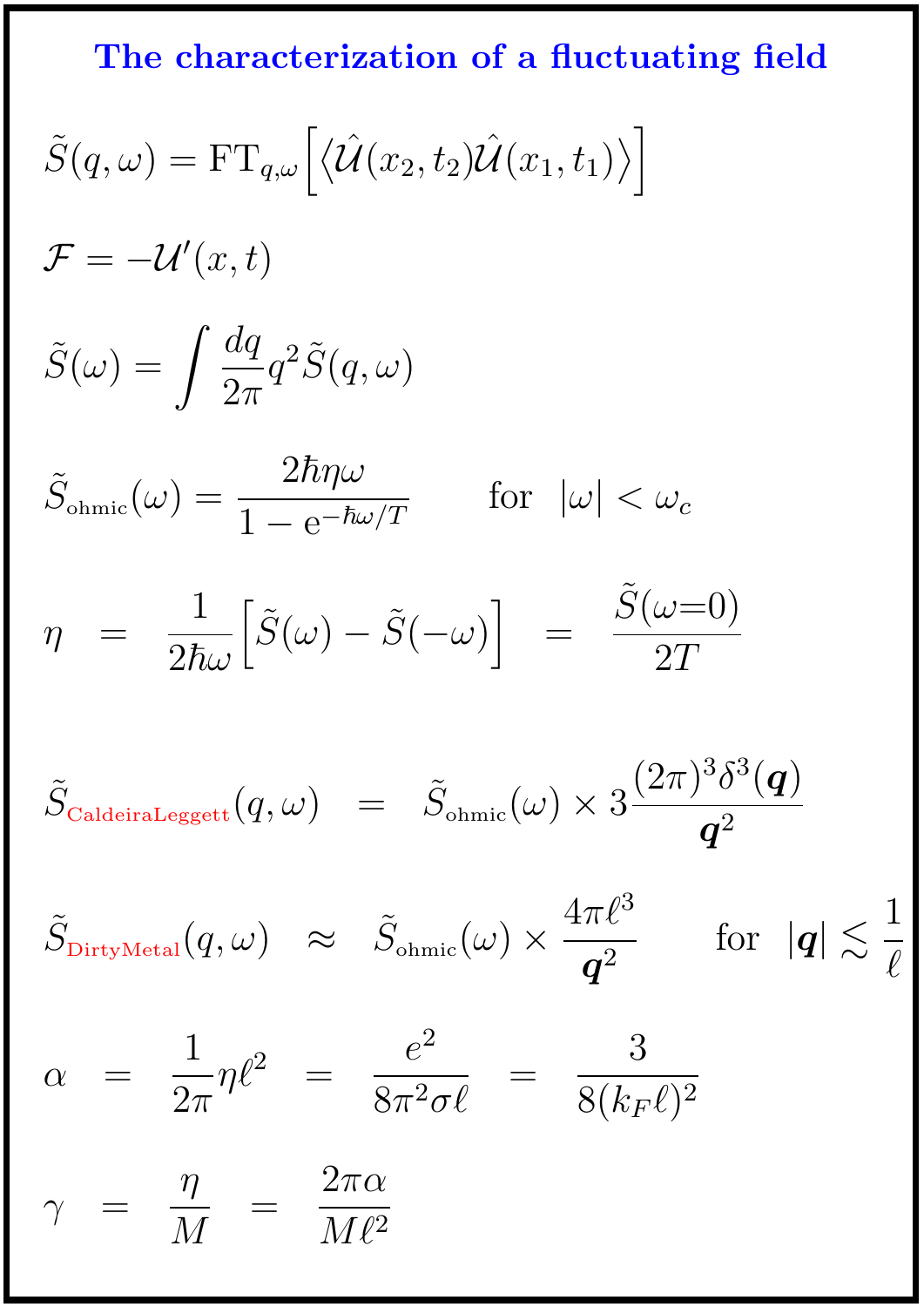### The fluctuations within a ring

$$
\tilde{S}(q,\omega) = \mathbf{FT}_{q,\omega} \Big[ \langle \hat{\mathcal{U}}(x(\theta_2), t_2) \hat{\mathcal{U}}(x(\theta_1), t_1) \rangle \Big] \n= \tilde{S}_{\text{ohmic}}(\omega) \times \sum_m w_m 2\pi \delta(q - q_m)
$$

$$
q_m = \frac{2\pi}{L}m
$$

$$
\sum_{m=-\infty}^{\infty} w_m q_m^2 = 1
$$

$$
w_{\pm 1} = \frac{1}{2} \left(\frac{L}{2\pi}\right)^2 \qquad \text{for } \ell \gg L
$$

$$
w_m = \frac{\ell^2}{2\pi} \times \frac{1}{\mathcal{M}} \ln\left(\frac{\mathcal{M}}{|m|}\right)
$$

for  $\ell \ll L$ 

 $\mathcal{M} = \text{maximum} \{ 1, L/(2\pi\ell) \}$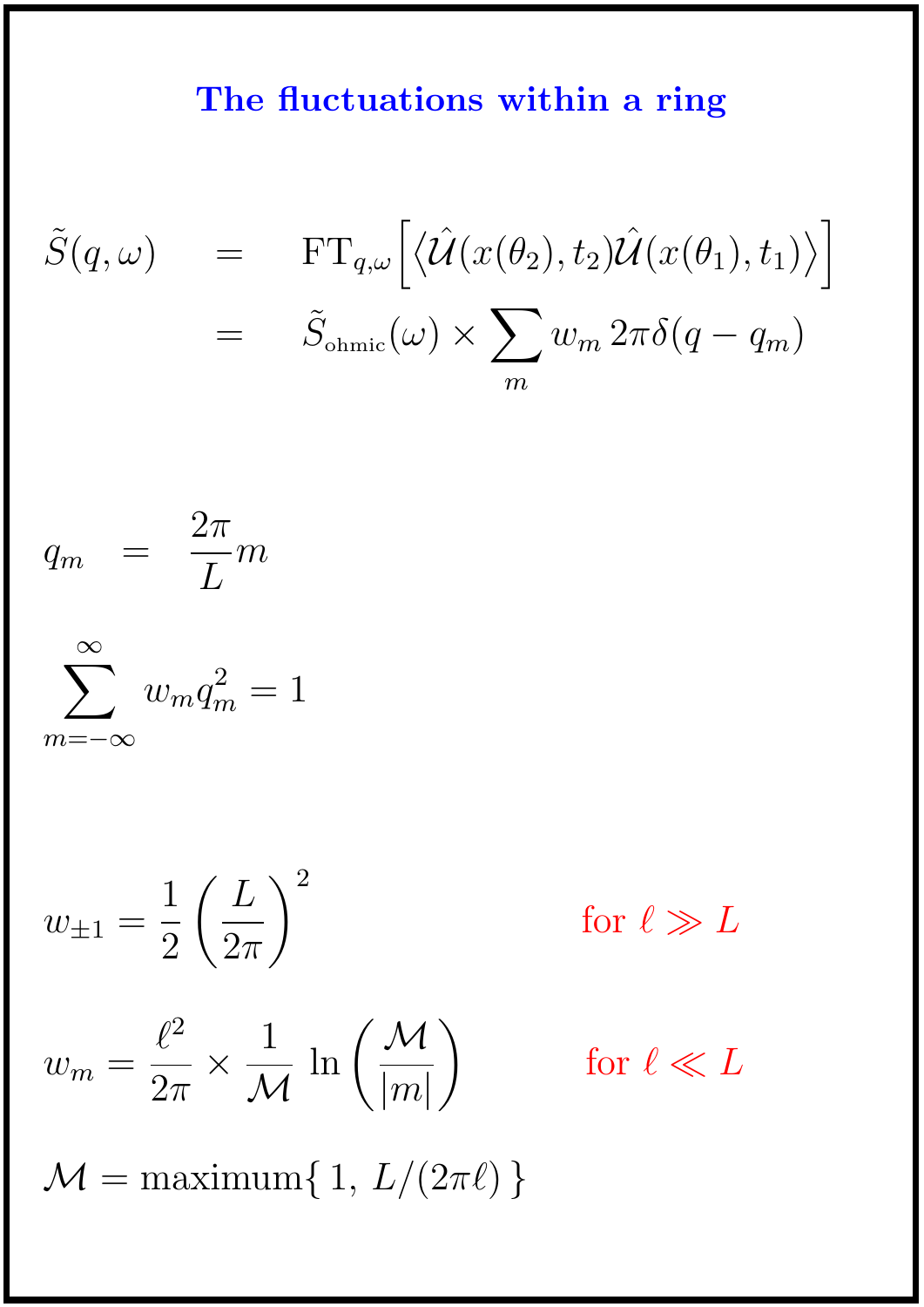## Digression: Noise induced dephasing

$$
phase = \int_0^t \mathcal{U}(r(t'), t')dt'
$$

$$
F(t) = \langle \text{phase}^2 \rangle = \iint dt' dt'' \langle \mathcal{U}(r(t'), t') \mathcal{U}(r(t''), t'') \rangle
$$
  
\n
$$
= \iint dx' dx'' \iint dt' dt'' \langle \mathcal{U}(x', t') \mathcal{U}(x'', t'') \rangle \delta(x' - r(t')) \delta(x'' - r(t''))
$$
  
\n
$$
= \iint dq d\omega \tilde{S}(q, \omega) \iint \iint e^{iq(x' - x'') - i\omega(t' - t'')} \delta(x' - r(t')) \delta(x'' - r(t''))
$$
  
\n
$$
= \iint dq d\omega \tilde{S}(q, \omega) \iint dt' dt'' e^{-i\omega(t' - t'')} \exp(iqr(t')) \exp(iqr(t''))
$$
  
\n
$$
= t \iint dq d\omega \tilde{S}(q, \omega) \tilde{P}(-q, -\omega)
$$

$$
F(t) = t \int d\mathbf{q} \int \frac{d\omega}{2\pi} \tilde{S}(\mathbf{q}, \omega) \tilde{P}(-\mathbf{q}, -\omega')
$$

If we treat properly the end points:

$$
\tilde{P}(q,\omega) \longrightarrow t \left[ \frac{\sin(\omega t/2)}{\omega t/2} \right]^2 (*) \tilde{P}(q,\omega)
$$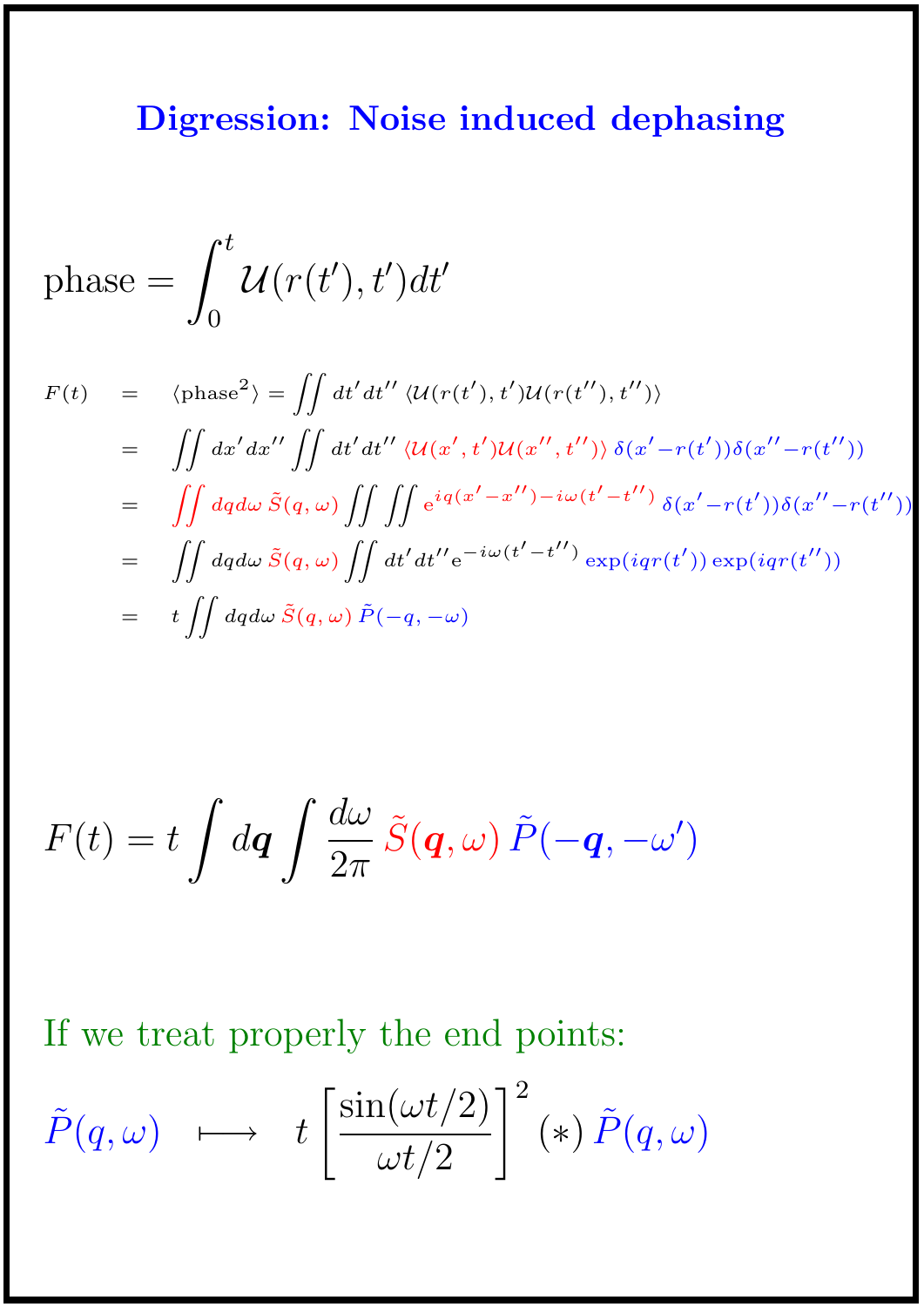#### Digression: Noise induced spreading

$$
displacement = \int_0^t f(t')dt'
$$

$$
F(t) = \int_0^t \int_0^t C(t_1 - t_2) dt_1 dt_2 = \int \frac{d\omega}{2\pi} \tilde{C}(\omega) \left[ \frac{\sin(\omega t/2)}{\omega/2} \right]^2
$$

$$
\Gamma(t) = \frac{d}{dt}F(t) = \int_{-t}^{t} C(\tau) d\tau
$$

High temperatures:  $\tilde{C}(\omega) = 2\eta T$ implies  $C(t-t') = 2\eta T\delta(t-t')$ 

 $F(t) = 2\eta T t$ 

Zero temperature:  $\tilde{C}(\omega) = \eta |\omega|$ implies  $C(t-t') \sim -(\eta/\pi)/(t-t')^2$ 

$$
F(t) = \frac{2}{\pi} \eta \, \ln(\omega_c t) + \text{const}
$$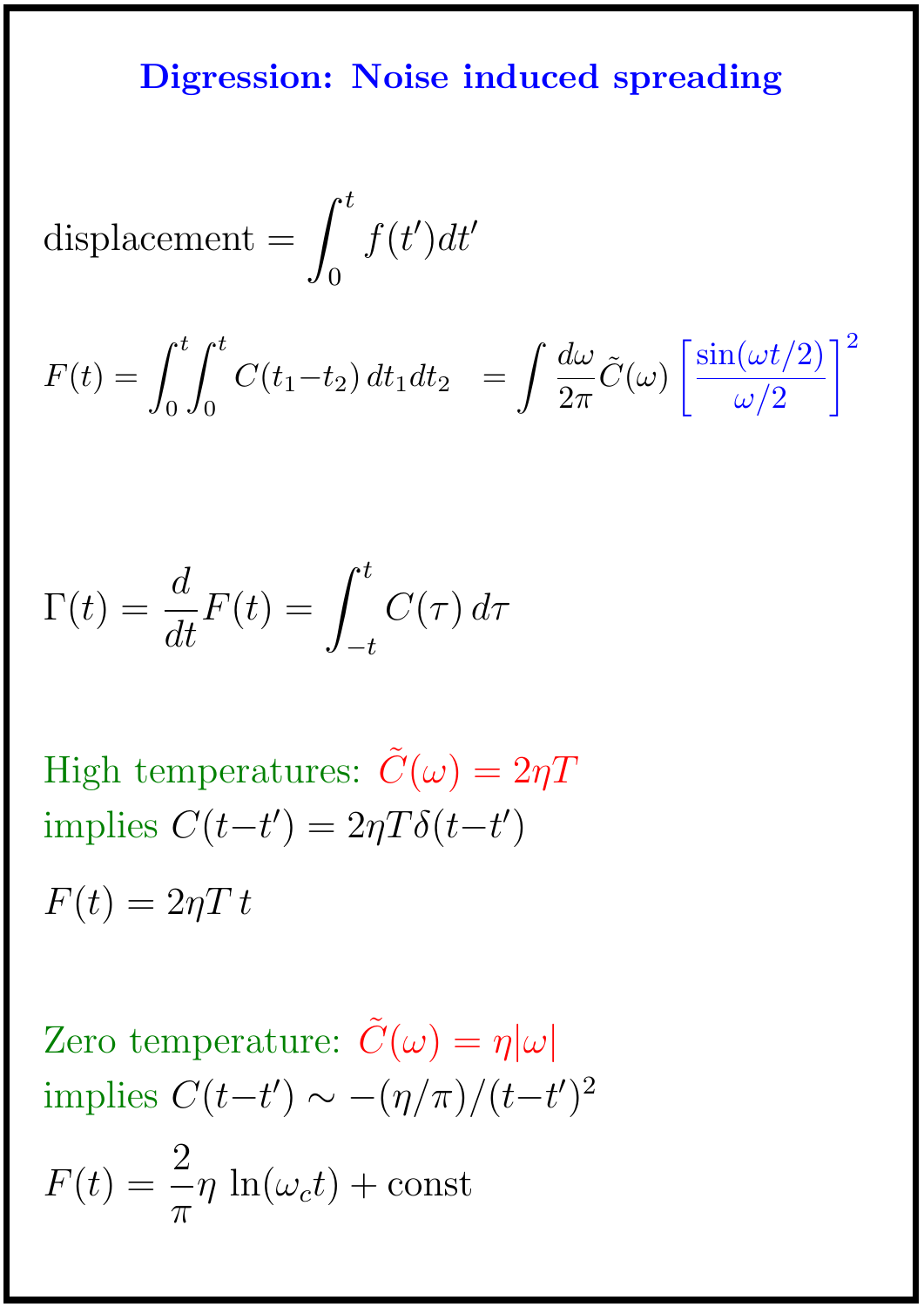### The calculation of the dephasing

$$
\tilde{P}(q,\omega) = \int \left[ \langle e^{-iqx(\tau)} e^{iqx(0)} \rangle - \langle e^{iqx} \rangle^2 \right] e^{i\omega \tau} d\tau
$$
  

$$
\tilde{P}(q,\omega) = 2\pi \delta(\omega - \omega(q))
$$
 Ballistic case

$$
\tilde{P}(q,\omega) = \frac{2Dq^2}{\omega^2 + (Dq^2)^2}
$$

Diffusive case



$$
\int_{\omega \neq 0} \tilde{P}(q, \omega) \frac{d\omega}{2\pi} = 1 \quad \text{for any } q
$$

If it is narrow compared with  $\omega_c$  and T then

$$
\int \tilde{S}(q_m, \omega) \tilde{P}(-q_m, -\omega) \frac{d\omega}{2\pi} \approx 2\eta T w_m
$$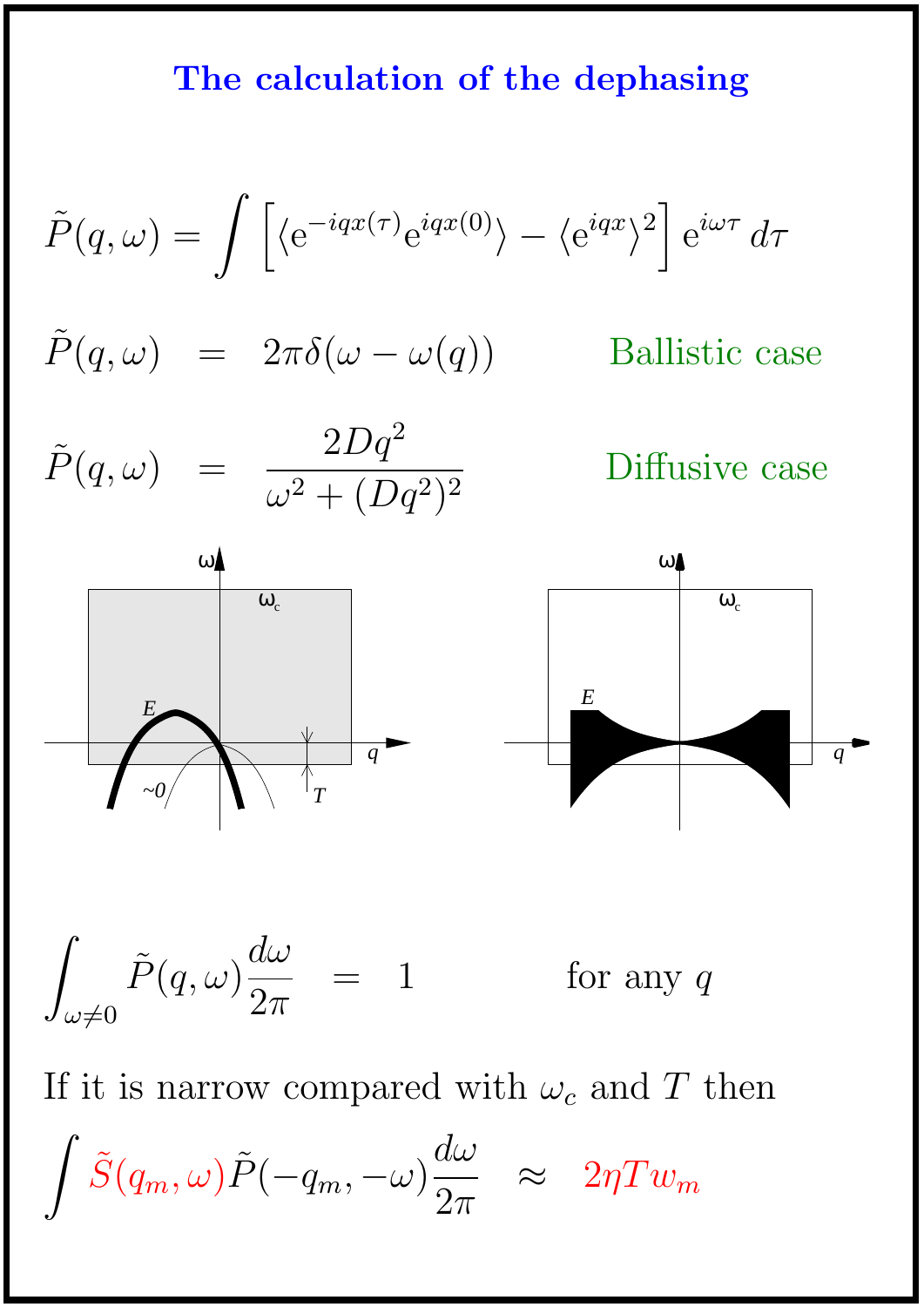#### Some results

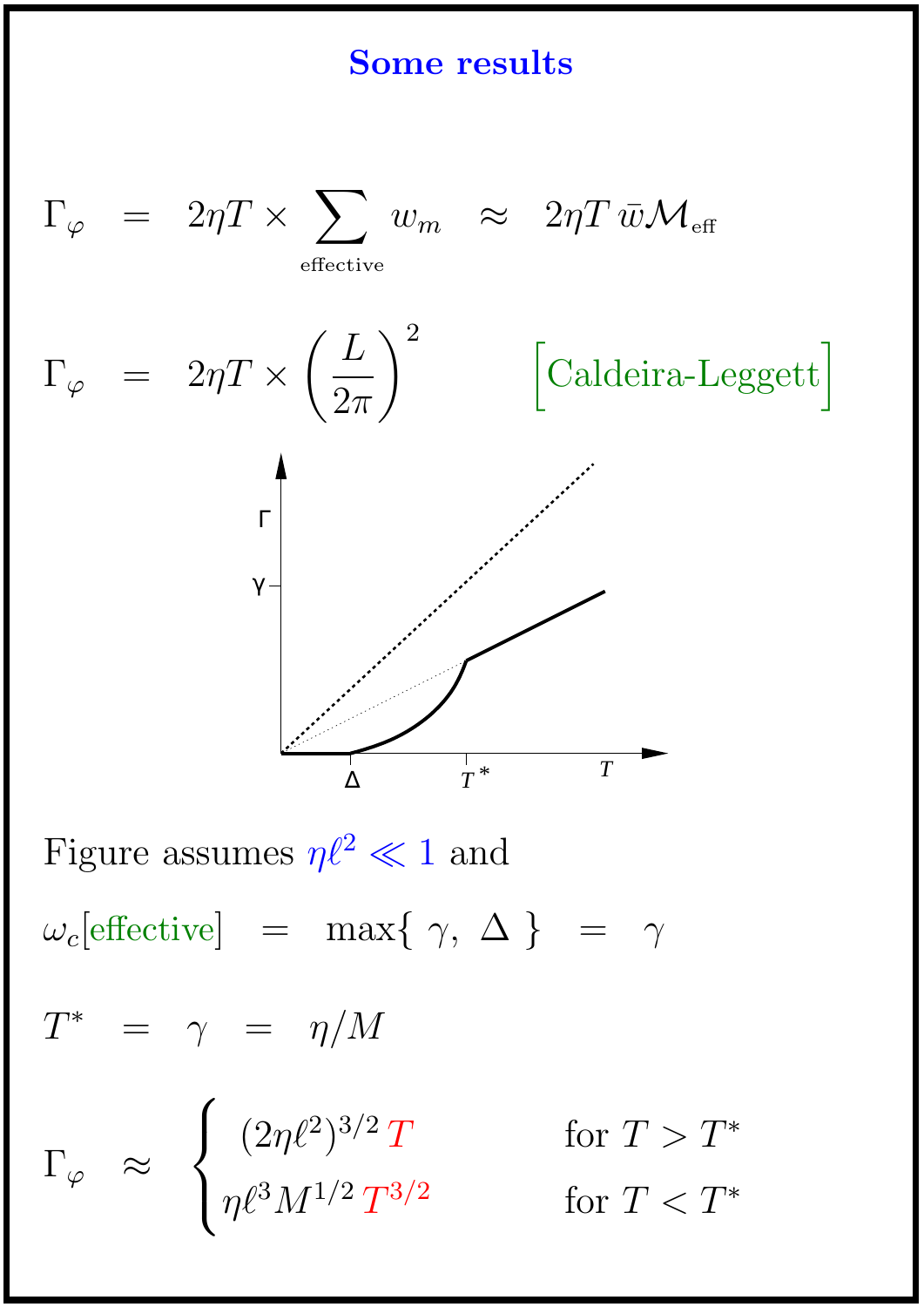#### Dirty metal environment

Low temperatures:

$$
\Gamma_{\varphi} = \frac{e^2}{4\pi^2 \sigma} T k_T \ln\left(\frac{1}{k_T \ell}\right)
$$

## Zero temperatures:

$$
p_{\varphi}(t) = \frac{\eta}{\pi} \sum_{m} w_{m} \ln \left( \frac{\omega_{c}}{(1/t) + \omega(q_{m})} \right)
$$

Caldeira-Leggett limit:

$$
p_{\varphi}(t) = \frac{\eta}{\pi} \left(\frac{L}{2\pi}\right)^2 \ln(\omega_c t)
$$

The dirty limit:

$$
p_{\varphi} \sim \int_0^{1/\ell} dq \,\eta \ell^3 \, \ln \left[ \frac{M\omega_c}{q^2} \right] \sim \eta \ell^2 \, \ln \left( \frac{\omega_c \ell^2}{M} \right)
$$

The criterion for not having dephasing

$$
\lim_{L \to \infty} p_{\varphi}(t = \infty) \quad \ll \quad 1
$$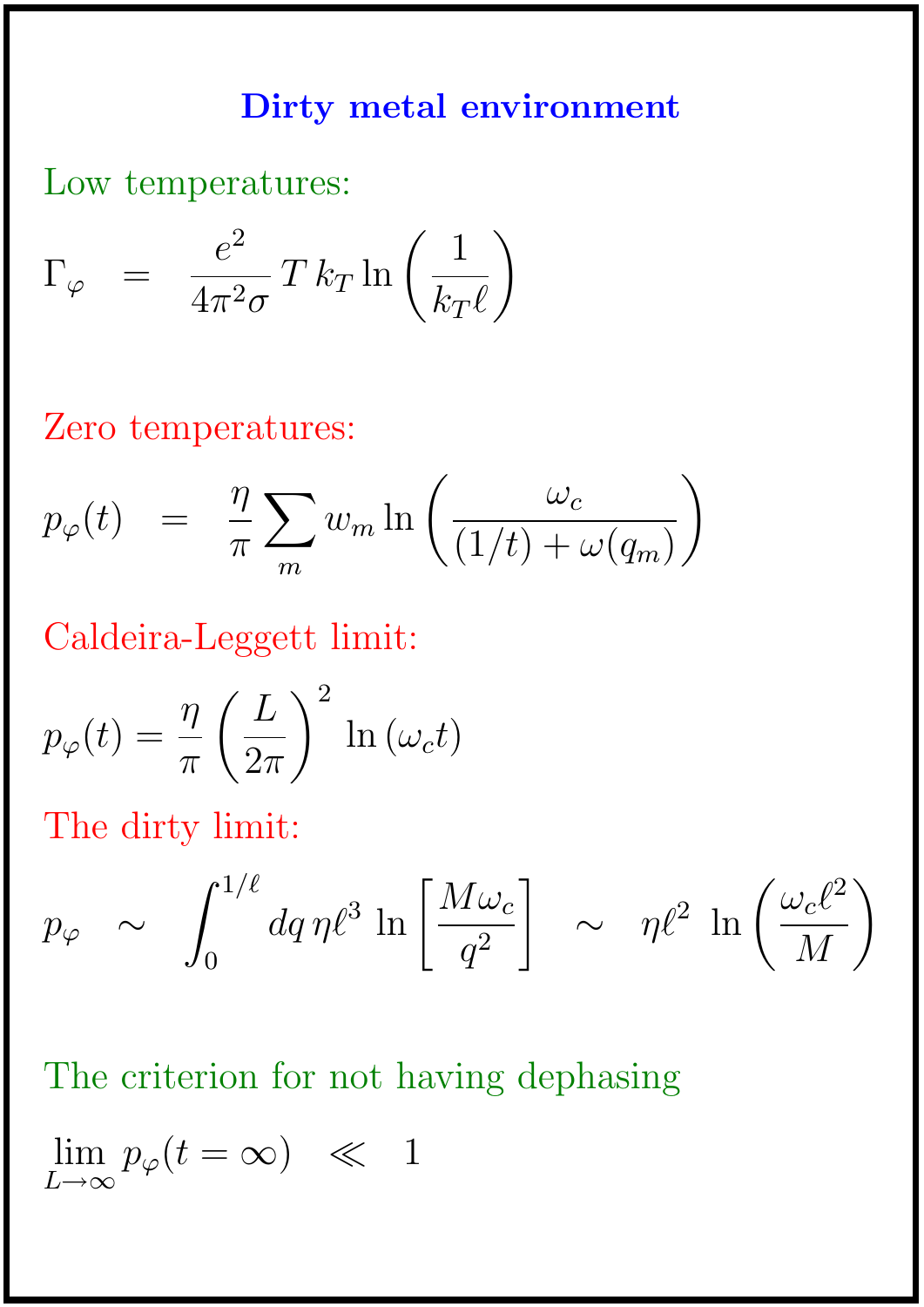#### Mass renormalization

Measure of coherence:

$$
x(T, L) = p_{\varphi} \left( t = \frac{1}{\Delta_{\text{eff}}} \right) = \frac{\Gamma_{\varphi}}{\Delta_{\text{eff}}}
$$

For a dirty metal:

$$
x(T, L) = \eta \overline{w} M L^2 T = \begin{cases} \eta M \ell^3 L T, & L \gg \ell \\ \eta M L^4 T, & L \ll \ell \end{cases}
$$

$$
y(T, L) \quad \equiv \quad \frac{M^*}{M}
$$

extracted from:

$$
\frac{\partial^2 \mathsf{F}}{\partial \Phi^2}\Big|_{\Phi=0} = \frac{e^2}{M^* L^2} f(M^* L^2 T)
$$